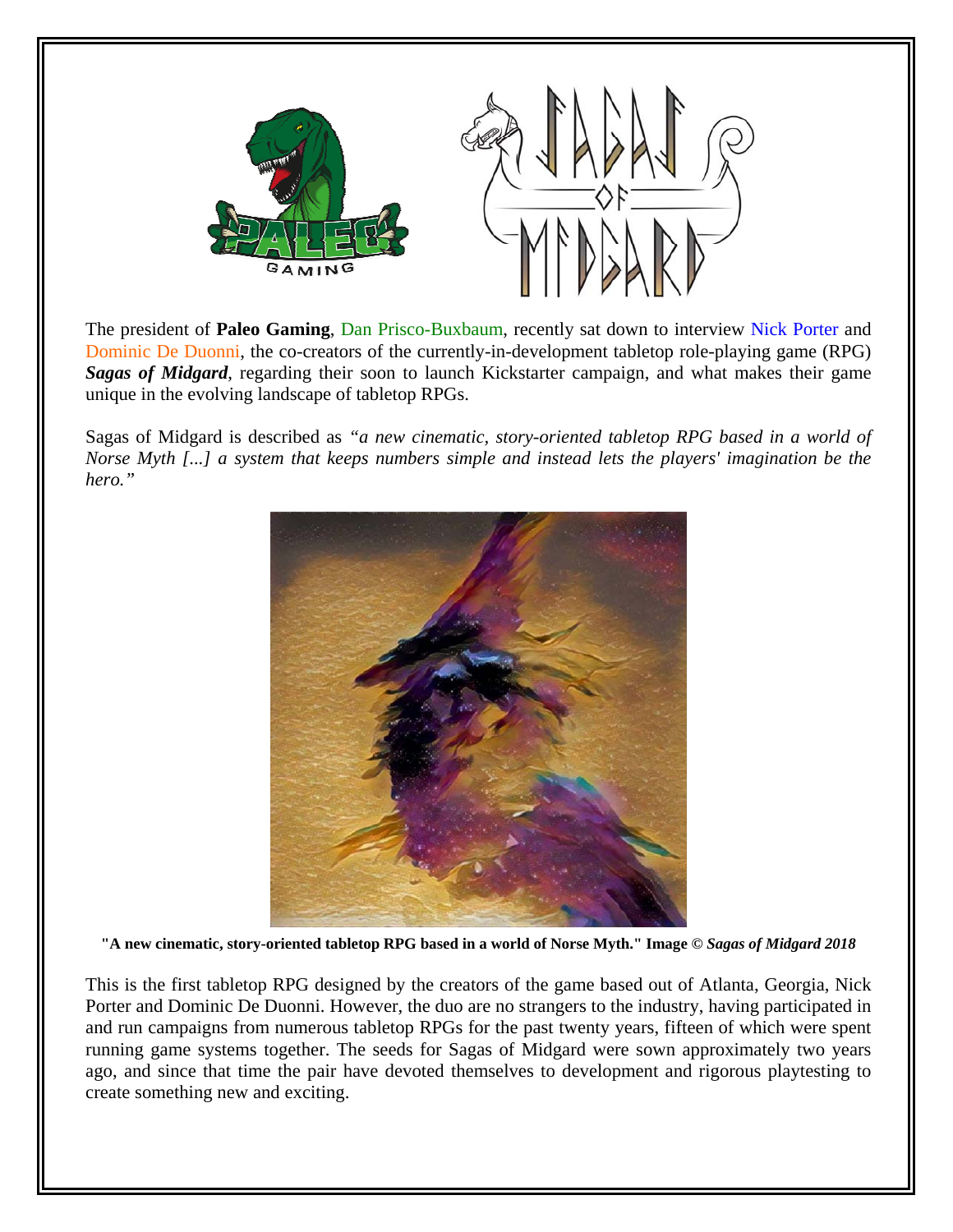When Nick and Dom approached us to discuss the game, we were instantly intrigued, so Dan decided to sit down for a Q&A session to uncover what makes this new game so unique, and what players can look forward to.

Dan: Thanks for sitting down with us to chat a bit about Sagas of Midgard. I can tell you that I plan on personally backing the Kickstarter campaign, and am excited to see the game get developed. When we first spoke about the system, I was hooked by how story driven the game seems to be, but why don't you describe it again for our readers. How exactly does your game differentiate itself from the multitude of other tabletop RPGs out there, and why should that excite players?

Dom: In our system, players are only limited by their own imagination. Instead of having to worry about experience points and when you gain a level, your players are powerful from character creation.

Nick: Characters start out powerful, but monsters start out powerful as well. Additionally, Character death is an integral part of the system; it keeps combats exciting and fresh. In other RPG systems we've played, past the first few levels there was no risk of death, which made combat a transaction rather than an experience.

Dom: In Sagas of Midgard, a few bad rolls can mean the difference between a character living and dying, and a character can choose to sacrifice themselves to save their party by using the universal skill "With Joy I Cease", allowing them to kill any enemy they're facing at the cost of their own life. That, along with the raiding mechanic are two things in particular we haven't really seen out of tabletop RPGs.

Dan: A cinematic, and/or story driven game is a really great idea- as a DM/GM myself I love when games include freedom for me to shape the world and mechanics as I see fit, without the rules lawyer at the table (everyone has one) citing reference books to defend why something should have happened differently. However, there are also potential pitfalls to having a lack of structure- especially for less experienced DMs who may not have any frame of reference to facilitate things like impromptu skill rolls. How do you reconcile the story-driven nature of the game with the necessity of some form of structure? Will this game be accessible to less experienced game runners, or will it more or less cater to a veteran tabletop audience?

Nick: We had that question as well, so we gave the game over to one of our play testers who had never run a game before in any system, and she did a great job. She felt that she didn't have to worry about mastering complex rules inside and out on her first foray, which let her spend her time on creating a story. What we're trying to emphasize in Sagas of Midgard is that it's a *collaborative* storytelling experience; players for whom the only goal of a tabletop RPG is to "win" will probably come away disappointed.

Dom: We don't give a ton of ammo to rules lawyers, and although we do have rules for most situations, we emphasize that at the table, what the Game Master says at the time goes. Our character skills allow for huge, sweeping battles that are still over in a matter of rounds. Success and failure is still determined by rolling; but the thing that's most impressed us in playtesting is how the players and the Game Master work together to create a memorable battle together.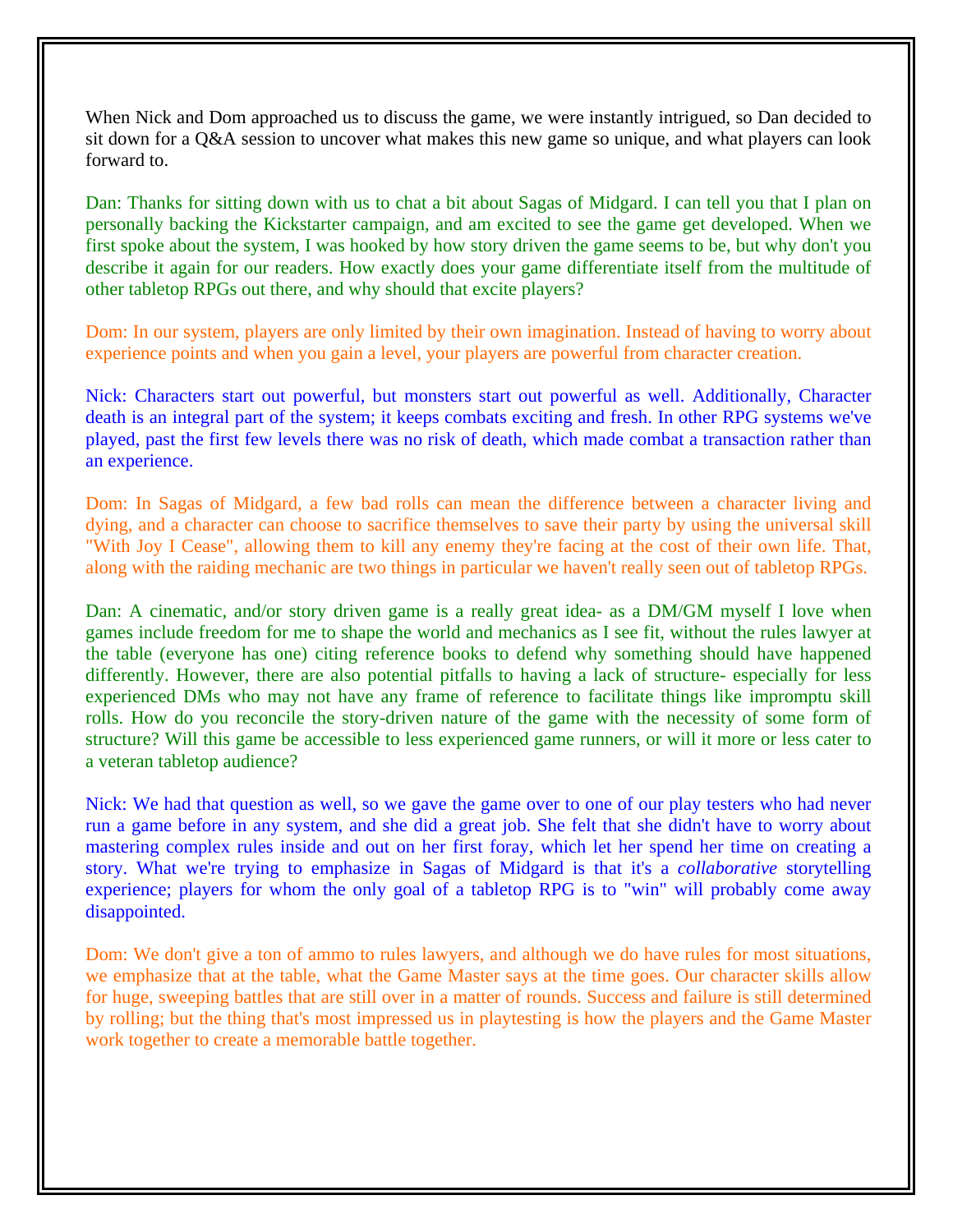

**The art of** *Sagas of Midgard* **pays homage to the rich heritage of Norse Mythology. Image ©** *Sagas of Midgard 2018*

Dan: Sagas of Midgard is obviously set in a world of Norse Mythology. What led to that decision? Vikings and Norse Myths seem to be surging in popularity lately, leading to the creating of numerous games for both tabletop (i.e., Trudvang Chronicles) and video game consoles (i.e., Hellblade: Senua's Sacrifice). Why do you think this current surge in interest is occurring, and did you anticipate this growth in interest two years ago when you started producing the game?

Dom: We noticed the growing popularity, but I'm a longtime fan of classic fantasy, and we decided to go to the source material. If you read Tolkien, almost everything is inspired by Norse Mythology, so we wanted to go back to the starter.

Nick: It's also interesting because in forty years of tabletop RPGs, it's established its own certain mythos based off of Tolkien and then supplemented by Gary Gygax, Monte Cook, etc. If you've played fantasy games for long enough, there's a certain "way" different characters and races are supposed to react. Norse Mythology predates all of that, and one of the things I love about the stories is that it shows all of the Heroes and Gods as flawed characters who are ultimately powerless; even Odin knows how he'll die at Ragnarok. It makes the world a little more relatable that these flawed characters are still striving for great things even in the face of existential hopelessness.

Dan: With regard to your Kickstarter campaign, what made you specifically choose Kickstarter to fund the game, and what sort of stretch goals do you have planned, if any? Are there plans for additional material down the road for Sagas of Midgard?

Nick: Kickstarter is great because it allows creators not only the opportunity to receive funding for a good idea up front, but it also helps to create interest in the game. Under an older business model, we'd have to take out a small business loan, make the book, and hope there's demand for it once we put it out. Kickstarter lets us capitalize on that demand while making the book without going into debt.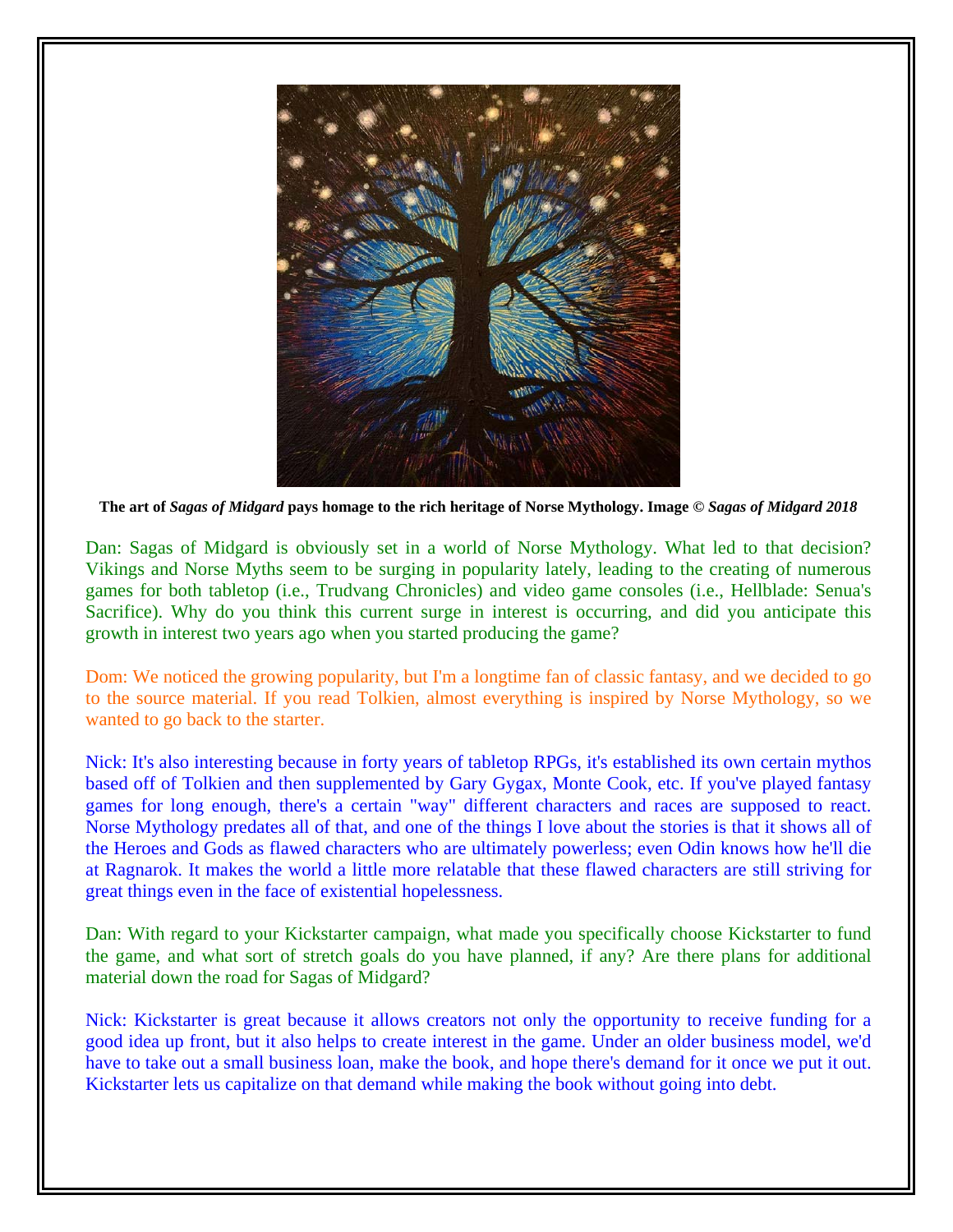Dom: We've got a *ton* of stretch goals planned. We don't want to give too much away, but we're looking at additional art, illustrated maps, new adventures (Spoilers: Nick is sketching out a Ragnarok adventure), and other additions to the game and the game experience.

Dan: Lets talk about the art for a minute. We recently interviewed Riotminds about their game, *Trudvang Chronicles*. In that interview we discussed the importance of art in tabletop RPGs, especially with regard to selling hard copies of the books, because people are much more willing to invest in a product if they are getting more than just reference tables, but also a piece of art they are proud to display. Your wife, Leah Porter, does the art for the game, correct? She seems immensely talented, but what intrigues me so much is how fluid her style can be. The range of art found in your book looks like it belongs in a gallery. What led to the decision to use these particular fine art styles, as opposed to the commonly used highly stylized concept art/vignettes and/or illustrations?

Nick: The easy answer is that we used fine art because Leah is trained in fine art and an excellent painter. But for a better answer, let me turn it over to her!

Leah: This is the part of the world that regularly gets to experience the Northern Lights; they're no stranger to fantastical displays of color. What we wanted to emphasize was that the Nine Worlds of Norse Cosmology itself are not drab, grey places, but rather a colorful, vibrant set of worlds and that emphasizing that would help establish the Worlds within the minds of the players. I tried to stay away from a lot of "standard fantasy" character illustration and focused more on the worlds themselves; individual characters will look how the players see them, but we wanted to focus more on creating a rich, colorful set of worlds in which the characters can live.



**"The Nine Worlds of Norse Cosmology itself are not drab, grey places, but rather a colorful, vibrant set of worlds". Image ©** *Sagas of Midgard 2018*